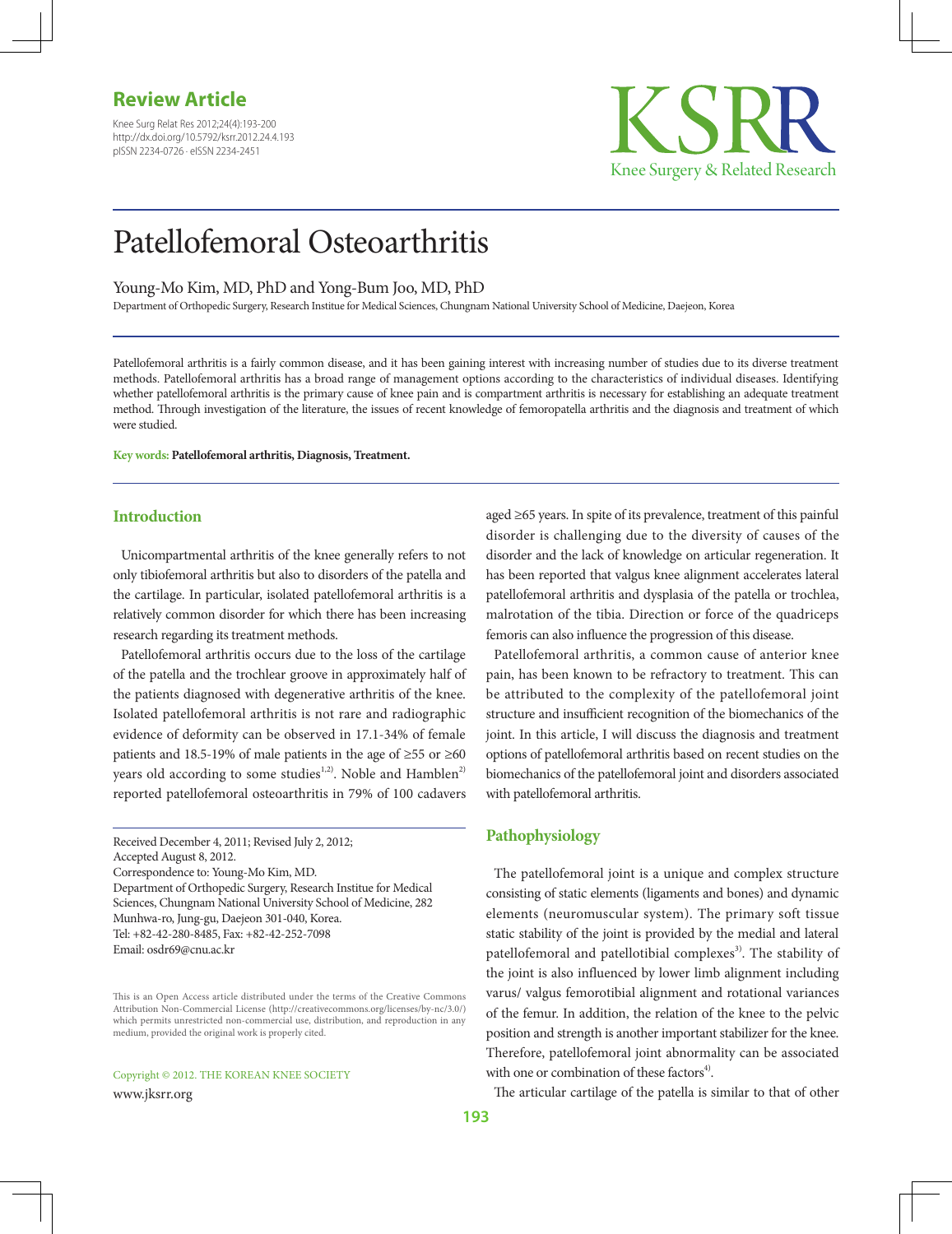

**Fig. 1.** Dejour's classification of trochlear dysplasia. Type A: crossing sign (flat or convex trochlea), Type B: crossing sign and supratrochlear spur, Type C: crossing sign and double contour, Type D: crossing sign. Supratrochlear spur, double contour, and sharp step-off of the trochlea.

joints in that it contains a solid phase and a fluid phase that is mostly composed of collagen and glycosaminoglycans. The solid phase is somewhat permeable and when the articular surface is under load, the fluid gradually redistributes itself within the solid matrix<sup>5)</sup>. Therefore, the pressure within the fluid is strongly associated with the cushioning effect of the articular cartilage and the low friction coefficient of articular surfaces. Any damage to the articular surfaces causes a loss of pressure within the fluid phase, which subsequently results in higher stresses on the collagen fibers and more vulnerability leading to possible breakdown<sup>6)</sup>.

Patellofemoral arthritis results from the loss of articular cartilage of the patella and the trochlear groove and chondral wear is most prevalent in the lateral patellar facet<sup>4)</sup>. This indicates that the lateral patellar facet is more often overloaded than the central or medial aspect of the patella. Considering that lateral facet arthritis can be caused by malalignment or tilt, arthritis can naturally be associated with malalignment or tilt. Furthermore, the patellofemoral joint is affected by the extensor mechanism of the knee including the quadriceps femoris, patellar bone, and ligaments. Malalignment of the extensor mechanism can result in anterior knee pain due to overload on the lateral aspect of the knee, patellar subluxation or tilt, abnormal Q-angle, or torsion of the distal femur, all of which are good indications for tibial tubercle osteotomy or patellofemoral joint replacement.

Other abnormal mechanisms related to patellofemoral joint pain include trochlear dysplasia which is observed in 78% of knees with isolated patellofemoral arthritis (Fig.  $1$ )<sup>5,7,8</sup>). Degeneration of the patellofemoral joint can develop secondary to abnormal stress on the patella caused by patella alta, increased Q-angle combined with secondary soft tissue problems, a weakened or hypoplastic vastus medialis obliqus combined with contracture of the lateral retinaculum, or deficiency of the medial patellofemoral ligament. Articular fractures of the patella and trochlea caused by microtrauma or macro-trauma is a risk factor for arthritis, which is indicated for isolated treatment of patellofemoral joint arthritis that progresses faster than other joint arthritides. Other causes include instability, osteoarthritis, inflammatory arthritis, obesity, and genetic quality of the cartilage<sup>9</sup>.

### **Clinical Manifestation**

Patellofemoral arthritis has no characteristic symptoms although anterior knee pain is the most common complaint among patients. The pain is aggravated by stair ascending and descending, hill climbing, standing from a seated position, kneeling or squatting, which is related to friction or crackling crepitus. Some patients complain of stiffness of the knee or pseudolocking due to "kissing" lesions between the patella and the trochlea groove when friction occurs between the exposed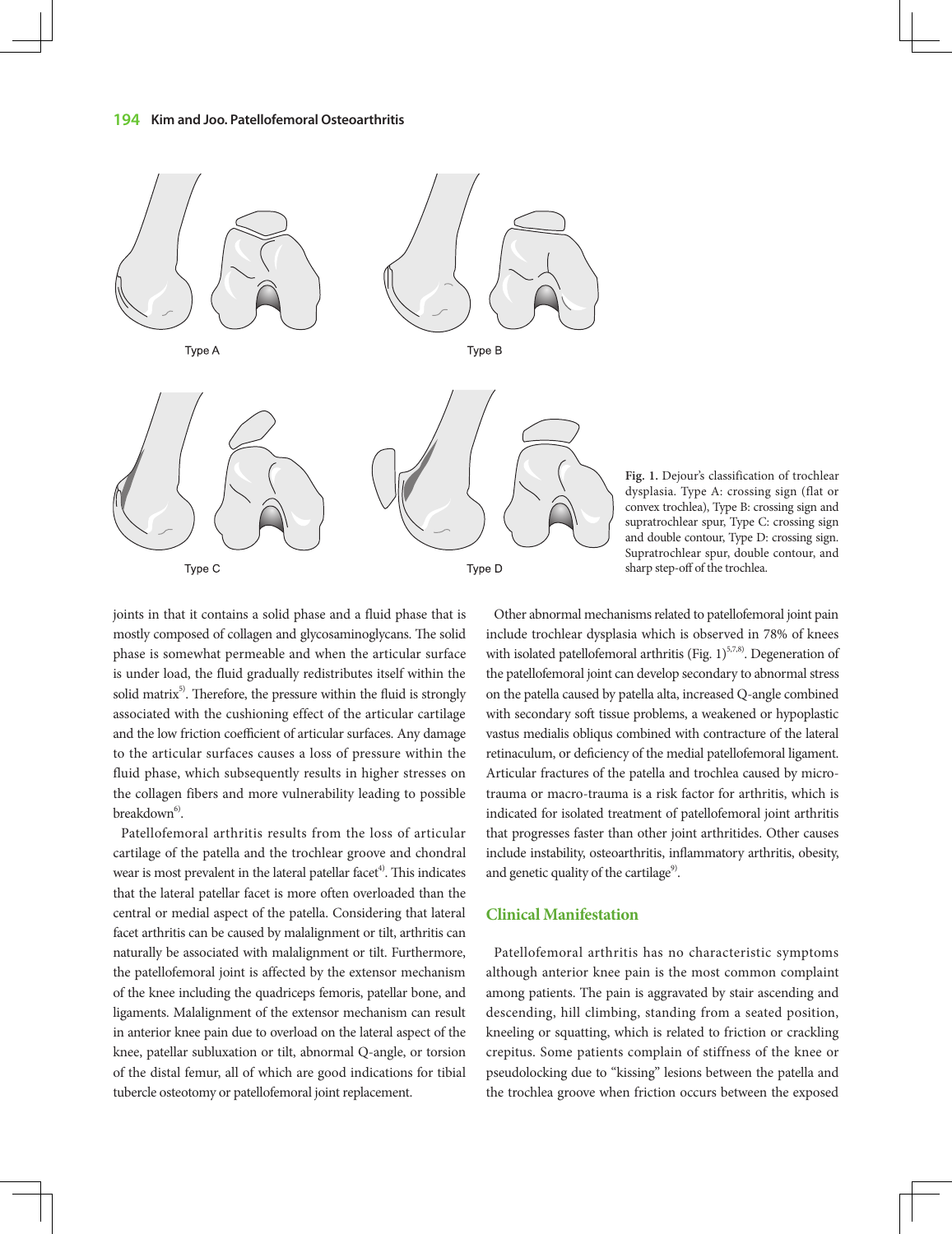Iwano et al.<sup>10)</sup> assessed the level of difficulty of 7 items of activities of daily living (ADL) in their patients. Each item was scored as 2 points if done without any problem, 1 point if done Limitation of patellar mobility, and 7) Clarke's test (positive when patients complained of pain during knee extension with patella compression).

Physical examination is nonspecific but often reveals crepitus and effusion. Leslie and Bentley<sup>11)</sup> reported that quadriceps wasting over than 2 cm, effusion, and retropatellar crepitus are the most important clinical findings for the detection of chondromalacia patellae. Tenderness over the medial or lateral patellar facet is a major sign of patellofemoral arthritis<sup>12)</sup>. The examiner places fingers under the lateral or medial border of the patella and applies pressure on the patellar facet to elicit clinically significant pain in the patellofemoral joint (the source of pain during this test has been controversial because 1) pain is felt in the early stage of the test when stress is placed on all soft tissues between the skin and the bone including the retinaculum and synovium, and 2) high flexion of the knee is required for the detection of proximal lesions). The site of articular lesion can be determined according to the degree of flexion where pain is most elicited when pressure is applied on the patellofemoral articular surface: the distal the lesion is located, the lower the degree of flexion where pain occurs. Furthermore, the patient's standing position and ambulation should be observed to identify the presence of squinting patella (Fig. 2) and pronated foot, positions that cause pain, and rotational alignment of the femur and tibia. Femoral abnormality should be examined with the patient sitting or lying since it can be the cause of anterior knee pain in some cases. A differential diagnosis should be made with L-34 lumbar disc herniation, neuroma, and tendinitis.

## **Radiographic Diagnosis**

Patellofemoral arthritis can be assessed on the standing anteroposterior view, standing tunnel view at 45° (Rosenberg view), and lateral or skyline view (Merchant view). The Merchant view at 25°-30° allows the assessment of the proximal patellofemoral joint and the contact area between the patella and the trochlea.



Fig. 3. Merchant staged the severity of the disease based on the 45° skyline view. (A) Stage 1: mild with more than 3 mm of joint space. (B) Stage 2: moderate with less than 3 mm of joint space but no bony contact. (C) Stage 3: severe with bony surfaces in contact over less than one quarter of the joint surface. (D) Stage 4: very severe with bony contact throughout the entire joint surface.





with some problem, and 0 point if done with great difficulty. The highest attainable score was 14 points. The ADL score of 4.1 was noted in the cases of patellofemoral osteoarthrosis combined with femorotibial osteoarthrosis whereas 9.4 noted in the cases of isolated patellofemoral osteoarthrosis. The score was 0 in the cases of isolated patellofemoral osteoarthrosis during squatting, running with short steps, or sitting with the knee in full flexion. None of the patients had difficulty in standing from a low seat. Patients had more difficulty in descending than ascending stairs. However, the ADL score was not correlated with the radiographic findings on the severity of the disorder. The ADL was defined as follows: 1) Pain on grinding the patella (the patella being moved both medio-laterally and infero-superiorly), 2) Crepitation on grinding the patella, 3) Crepitation during knee movement, 4) Peripatellar tenderness, 5) Pain on compression of the patella, 6)

**Fig. 2.** The points inward (arrow) are squinting patella. This finding is associated with femoral antevesion.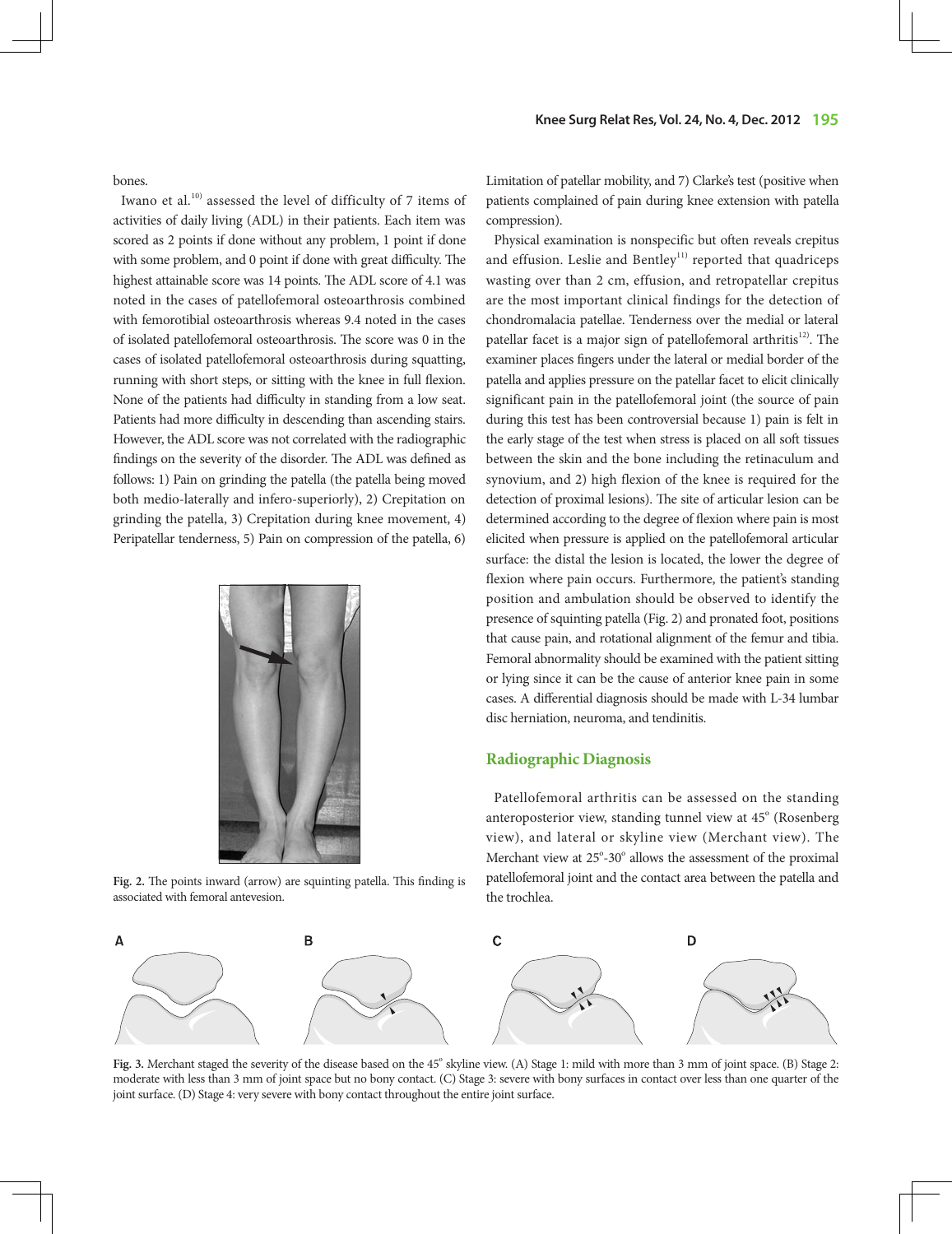The severity of patellofemoral joint arthritis can be classified into 4 stages based on the 45° skyline view according to Merchant et al. $^{13)}$  (Fig. 3).

The Rosenberg et al.<sup>14)</sup> view can be useful for evaluating arthritis that is localized to the medial or posterior femorotibial compartments because the space between the femur and tibia can be visualized without any superimposition.

Computed tomography (CT) is recommended when maltracking is suspected in the physical examination of patients with patellofemoral arthritis for identification of lateral patellar subluxation or femoral trochlear dysplasia. Magnetic resonance imaging (MRI) and diagnostic arthroscopy are useful for the diagnosis or identification of arthritis in other compartments. Patellofemoral arthritis can be a symptom of other inflammatory arthritides and thus serological tests for rheumatoid arthritis or Lyme disease should be performed.

#### **Treatment**

#### **1. Conservative Treatment**

Isolated patellofemoral arthritis is mostly asymptomatic. Conservative treatment is the preferred primary treatment option and surgical intervention is considered as a last resort in a small number of patients. Symptoms can be alleviated with quadriceps femoris strengthening exercises, stretching of the lateral patellar retinaculum, and range of motion (ROM) restriction. Weight loss can also be helpful in reducing the load on the anterior knee. Pain reduction can be expected by avoiding stair climbing, squatting, and jumping or by injection of nonsteroidal anti-inflammatory drugs (NSAIDS) or intra-articular injection of steroids or hyaluronic acid.

Nutrition therapy has not been recommended for osteoarthritis except for glucosamine which has been considered safe to use<sup>15)</sup>. Some pilot studies have shown that viscosupplementation can potentially relieve arthritis<sup>16)</sup>. Albeit not established, patella unload sleeves, braces, and taping can be useful for pain relief $17$ . Surgical treatment should be considered as an option if 3 to 6 months of conservative treatment is not effective.

## **2. Operative Treatment**

#### 1) Soft-tissue realignment of the extensor mechanism

Soft-tissue realignment procedures for patellofemoral osteoarthritis include release of the lateral patellar retinaculum, reattachment or reconstruction of the medial patellofemoral ligament, and advancement of the vastus medialis obliqus. The results of soft-tissue realignment procedures for patellofemoral osteoarthritis in the absence of patellar instability have not yet been sufficiently investigated. The medial patellofemoral ligament has been known to be a crucial component in patellofemoral joint stability for the prevention of lateral patellofemoral dislocation<sup>3</sup>.

Release of the lateral patellar retinaculum, which has been widely performed for anterior knee pain, involves medial transfer of the patellofemoral contact surface. This procedure can be effective if patellar instability is not present, pathologic lateral tilt is the major lesion in radiography, and the medial articular cartilage is intact. However, the vector direction of the lateral patellar retinaculum is posterolateral, and Desio et al.<sup>18)</sup> reported that the lateral restraining force was reduced by only 10% after cutting of the lateral patellar retinaculum. Procedures using this technique can be performed when patellofemoral joint pain is present, the lateral retinaculum is the source of force causing malalignment, and contracture or tightness is present in the posterolateral aspect of the lateral patellar retinaculum.

Release of the lateral patellar retinaculum can be either open or arthroscopic. It should be performed for mild patellofemoral osteoarthritis with insignificant level of patellar tilt or subluxation. However, the procedure generally precedes a more complete treatment and its pain relieving effect is difficult to predict.

The procedure can be performed in combination with partial lateral facetectomy in the following conditions: 1) lateral patellofemoral arthritis is present on one or both sides of the joint, 2) radiographic evidence of tilt exists without subluxation, and 3) there is no clinical evidence of instability. When there is a large osteophyte, the combined procedure may contribute to clinical improvement.

#### 2) Osteotomies of the tibial tubercle

Osteotomies of the tibial tubercle were designed to alleviate pressure in the arthritic portion of the patellofemoral joint to improve symptoms. Huberti and Hayes<sup>19)</sup> first introduced a procedure that transfers the tibial tuberosity anteriorly to reduce the load on the defective articular cartilage. Unfortunately, the procedure often resulted in an increased load on the medial joint of the knee due to excessive medialization, which eventually resulted in severe osteoarthritis $19,20)$ .

However, anterior transfer of the tibial tubercle is advantageous for the treatment of articular cartilage lesions in the distal portion of the patella. Tibial tubercle anteriorization has been considered remarkably effective for patellofemoral osteoarthritis in young patients and can be a permanent solution for arthritic pain and dysfunction related to malalignment, when properly indicated.

The following are the main principles of successful tibial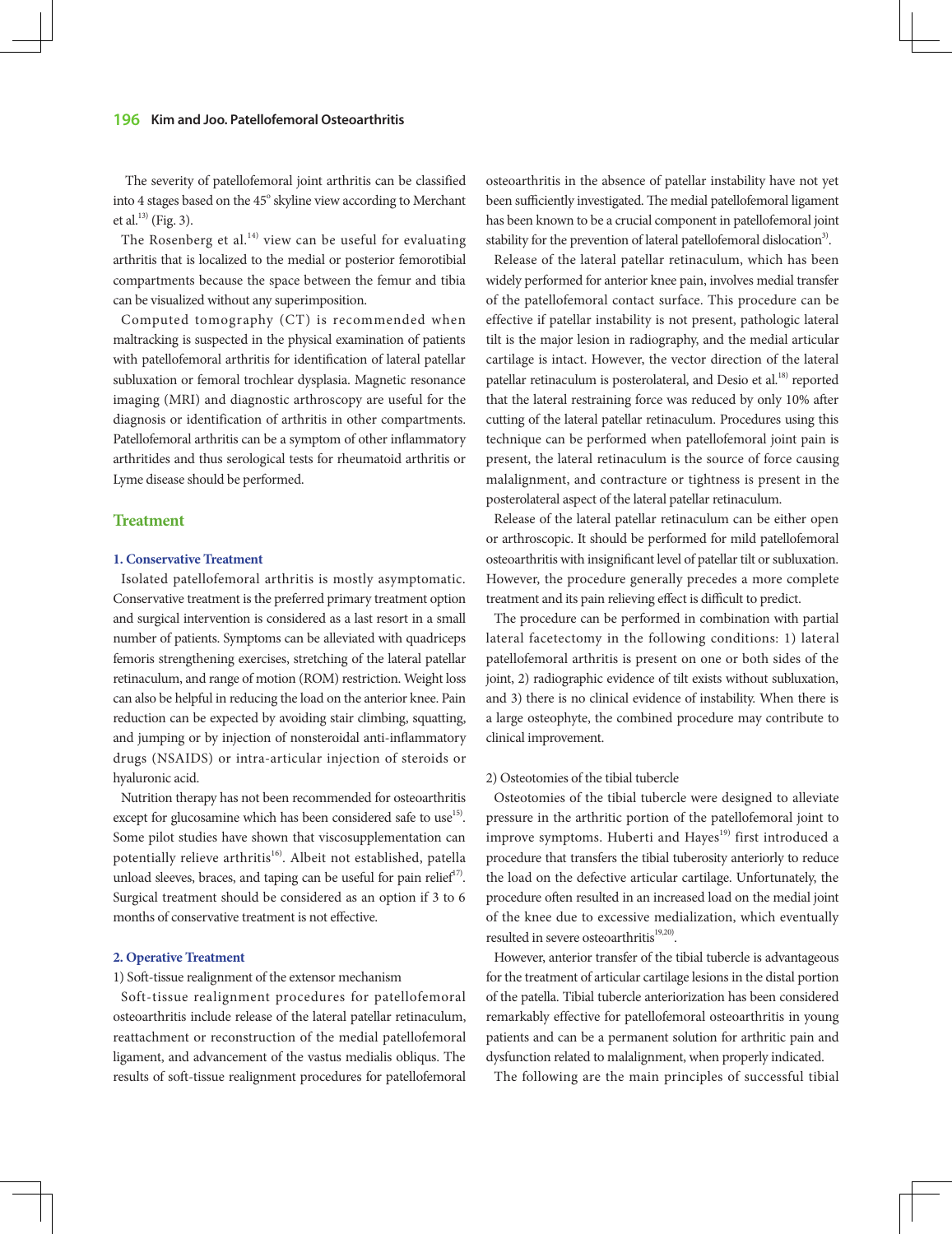tubercle transfer for the treatment of patellofemoral arthritis proposed by Saleh et al.<sup>4)</sup> in 2005.

1. Restoration or maintenance of the proper balance of the extensor mechanism.

2. Transfer of a painful and degenerated area to a less loaded articular surface and reduction of the load on the lateral aspect of the patella through medial transfer of the tibial tuberosity.

3. Relief of pain caused by the patellar retinaculum.

4. Tibial tubercle osteotomy for early joint motion and prompt healing.

In order to apply these principles, the surgeon should identify the area of pain in the patellofemoral joint based on the findings in the patient's medical history and physical, radiographic, and arthroscopic examinations and determine the direction of osteotomy in the tibial tubercle.

#### 3) Autologous chondrocyte implantation

The etiology and cause of arthritis should be precisely analyzed prior to autologous chondrocyte implantation for cartilage defects. The diagnosis and correction of the underlying abnormalities are crucial to the success of the procedure. In 1994, Brittberg et al.<sup>21)</sup> reported that autologous chondrocyte implantation was successful only in 2 out of 7 cases. Thereafter, restoration of adequate patellar tracking through realignment of the extensor mechanism has been considered necessary. Peterson et al.<sup>22)</sup> obtained excellent results in 11 out of 17 patients after autologous chondrocyte implantation with patellar realignment. Thus, it is of utmost importance to address the fundamental cause before beginning treatment of cartilage defects.

As mentioned above, the site of patellar cartilage lesion is important for the success of tibial tubercle osteotomy. Patients with a lesion in the inferior pole or the lateral facet of the patella can obtain more satisfying results than those with a lesion in the proximal pole, medial facet or diffuse of the patella. A lesion at the center of the trochlea is related to an articular lesion in the medial aspect of the patella, which has been associated with poor outcomes.

The success of autologous chondrocyte implantation depends on the support, follow-up, joint stability, cartilage defect size, severity of cartilage defect, and concomitant arthritis. In patients with mechanical axis deviation over than  $2^{\circ}$  or a large cartilage defect, valgus or varus osteotomy should be performed prior to restoration of the cartilage of the weight-bearing area.

In a prospective cohort study by Minas and Bryant<sup>9</sup>, 45 patients were followed up for 7 years after autologous chondrocyte implantation for the treatment of isolated patellar cartilage defect,

isolated trochlear cartilage defect, or both defects. The mean age of the patients at the time of surgery was 36.9 years (range, 15 to 54 years). The mean follow-up period was 47.5 months (range, 24 to 86 months). The patient survey showed that 71% of the patients were satisfied with the results, 16% had no complaints, and 13% were unsatisfied. Overall, the results were rated as good or excellent in 71% of the patients, fair in 22%, and poor in 7%. The most significant improvement in motor function was observed in patients with severe knee defects. The cost effectiveness of the procedure, long-term follow-up results, and comparison with other treatment methods should be addressed in future studies.

#### 4) Patellectomy

The theoretical basis of patellectomy is that chronic pain related to severe defects of the patella and the cartilage can be resolved through removal of the patella, the source of the pain. Weaver et al.<sup>23)</sup> reported that 87% of the cases showed good results during the 3 to 12 years of follow-up period after longitudinal semipatellectomy, total patellectomy, and the modified Trillat procedure for the treatment of patellofemoral arthritis secondary to malalignment. On the other hand, side effects of the procedure have also been reported in a variety of studies. Lennox et al. $^{24)}$ reported that 54% of 83 cases with patellar arthritis including patellofemoral arthritis (25 cases) achieved pain relief following patellectomy and the muscle strength of the quadriceps femoris was 60% of the normal value. Furthermore, the procedure can result in chronic weakness in extension, extension lag, or trochlear wear due to the contact with a tendon over time.

In general, patellectomy can be considered as an option when 1) the alignment of the extensor mechanism is normal and the femoral trochlea is intact in spite of severe patellar arthritis, 2) anatomical reduction is impossible due to severe comminuted fracture of the patella, 3) patellar tracking is normal in the presence of severe chondromalacia patella, or 4) realignment procedure resulted in poor outcome (Fig. 4). However, patellectomy should be regarded as a salvage procedure.

#### 5) Patellofemoral replacement

The first patellofemoral replacement procedure was performed using a screw-on Vitallium patellar shell by McKeever<sup>25)</sup> in 1955. This procedure was further developed later and Lubinus<sup>26)</sup> introduced a patellofemoral replacement prosthesis in 1979. In the early days of patellofemoral replacement, the results were unsatisfactory due to the problems related to patient selection, surgical technique, lack of understanding of the extensor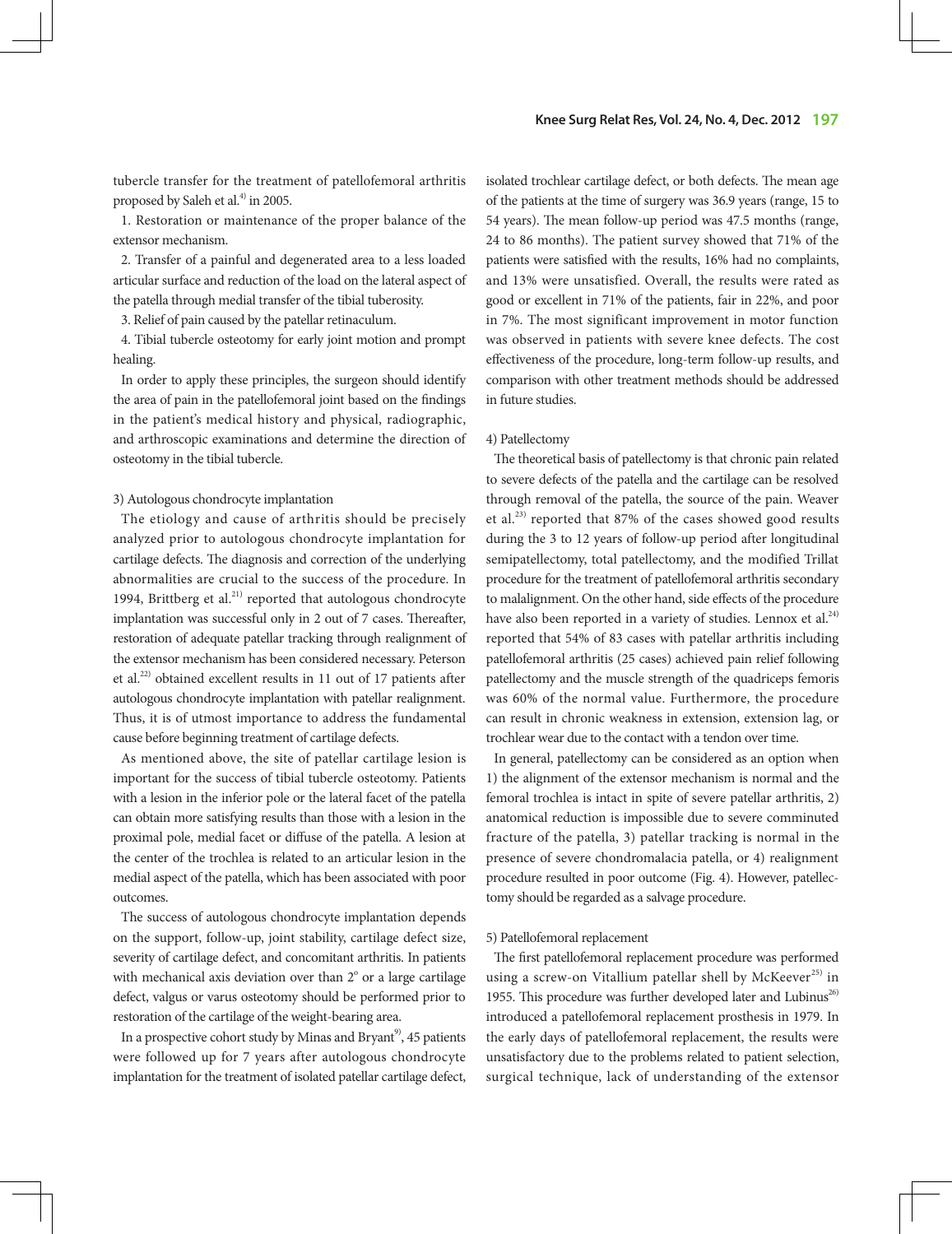

**Fig. 4.** (A) Simple radiographs of a patient diagnosed with patellofemoral arthritis after patellar fracture. (B) Intraoperative gross photos and postoperative radiographs after patellectomy.

mechanism, and durability. Tauro et al.<sup>27)</sup> reported a 50% failure rate at 8 years after patellofemoral replacement, which was attributed to prolonged malalignment, polyethylene wear, impingement, and progression of arthritis in the other initially unaffected compartments.

However, prosthesis design has evolved to produce improved outcomes thereafter<sup>28,29)</sup>. The femoral flange is shallow and broad to promote stable fixation of the patella to the femoral trochlea. The medial side of the patellar component is uniquely concave to avoid impingement on the femoral component in flexion. This design improvement has contributed to the ruling out of the potential risk of early polyethylene wear and malalignment, which in turn caused a low complication rate and improved ROM (Fig. 5). Patellofemoral replacement is primarily indicated in patients who are young for total knee arthroplasty or have isolated patellofemoral arthritis. In general, patellectomy produces unsatisfactory results in these patients or poor results in 47% of patients. In addition, patellofemoral replacement is advantageous for maintaining the biomechanics of the knee joint while preserving the menisci and cruciate ligaments compared to total knee arthroplasty.



**Fig. 5.** Postoperative simple radiographs after patellofemoral replacement in a patient diagnosed with patellar malunion.

6) Total knee arthroplasty

Total knee arthroplasty has been established as an effective treatment for isolated patellofemoral arthritis in elderly patients<sup>30,31)</sup>. Laskin and van Steijn<sup>30)</sup> compared the results of total knee arthroplasty between 53 patients with isolated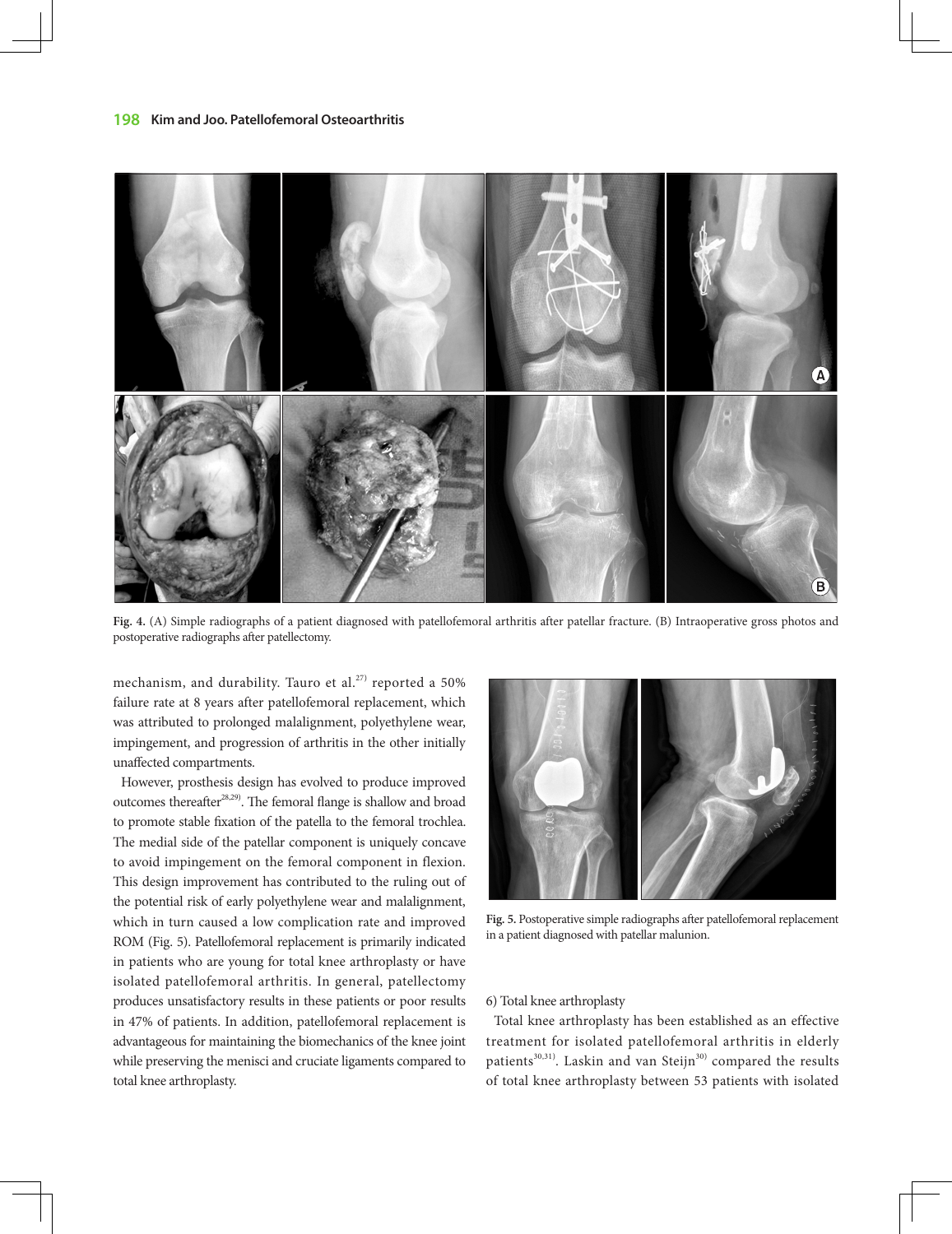patellofemoral arthritis and those with tricompartment arthritis. At a mean of 7.4 years after surgery, 53 patients obtained significant improvement in symptoms although anterior knee pain remained in 7%. In addition, total knee arthroplasty resulted in better outcomes than patellectomy. Thus, total knee arthroplasty appears to be the most proven and predictable procedure for the treatment of patellofemoral arthritis in older patients. However, the disadvantages of the procedure should be taken into account including larger surgical area compared to the lesion size and extensive tissue loss.

## **Conclusions**

A broad range of management options is available for patellofemoral arthritis depending on the patient's symptoms and conditions. In patients with anterior knee pain, determination of the cause of the disorder is essential. Whether the pain is primary or secondary and whether the arthritis is isolated or combined should be identified prior to treatment planning.

Ongoing improvement has been reported regarding patellofemoral arthritis treatment. However, sufficient treatment results have not been reported for comparison studies and there is no consensus among the authors of different studies. An agreement on the ultimate treatment method will require more quality clinical studies on the cause of patellofemoral arthritis and long-term treatment results. The controversy over the treatment methods for patellofemoral arthritis is not fully resolved and there are many exciting areas of progress.

Isolated patellofemoral arthritis is asymptomatic and does not require treatment in most cases. Sufficient strength of the quadriceps femoris appears crucial for achieving good treatment results. The incidence of total knee arthroplasty would gradually decrease with the improvement of patellofemoral replacement techniques. Finally, it should be noted that patellofemoral replacement is a viable treatment option for elderly patients.

### **References**

- 1. Davies AP, Vince AS, Shepstone L, Donell ST, Glasgow MM. The radiologic prevalence of patellofemoral osteoarthritis. Clin Orthop Relat Res. 2002;(402):206-12.
- 2. Noble J, Hamblen DL. The pathology of the degenerate meniscus lesion. J Bone Joint Surg Br. 1975;57:180-6.
- 3. Arendt EA, Fithian DC, Cohen E. Current concepts of lateral patella dislocation. Clin Sports Med. 2002;21:499-519.
- 4. Saleh KJ, Arendt EA, Eldridge J, Fulkerson JP, Minas

T, Mulhall KJ. Symposium. Operative treatment of patellofemoral arthritis. J Bone Joint Surg Am. 2005;87:659- 71.

- 5. Mow VC, Kuei SC, Lai WM, Armstrong CG. Biphasic creep and stress relaxation of articular cartilage in compression? Theory and experiments. J Biomech Eng. 1980;102:73-84.
- 6. Ateshian GA, Hung CT. Patellofemoral joint biomechanics and tissue engineering. Clin Orthop Relat Res. 2005;(436): 81-90.
- 7. Dejour D, Le Coultre B. Osteotomies in patello-femoral instabilities. Sports Med Arthrosc. 2007;15:39-46.
- 8. Tecklenburg K, Dejour D, Hoser C, Fink C. Bony and cartilaginous anatomy of the patellofemoral joint. Knee Surg Sports Traumatol Arthrosc. 2006;14:235-40.
- 9. Minas T, Bryant T. The role of autologous chondrocyte implantation in the patellofemoral joint. Clin Orthop Relat Res. 2005;(436):30-9.
- 10. Iwano T, Kurosawa H, Tokuyama H, Hoshikawa Y. Roentgenographic and clinical findings of patellofemoral osteoarthrosis. With special reference to its relationship to femorotibial osteoarthrosis and etiologic factors. Clin Orthop Relat Res. 1990;(252):190-7.
- 11. Leslie IJ, Bentley G. Arthroscopy in the diagnosis of chondromalacia patellae. Ann Rheum Dis. 1978;37:540-7.
- 12. Grelsamer RP. Patellar malalignment. J Bone Joint Surg Am. 2000;82:1639-50.
- 13. Merchant AC, Mercer RL, Jacobsen RH, Cool CR. Roentgenographic analysis of patellofemoral congruence. J Bone Joint Surg Am. 1974;56:1391-6.
- 14. Rosenberg TD, Paulos LE, Parker RD, Coward DB, Scott SM. The forty-five-degree posteroanterior flexion weight-bearing radiograph of the knee. J Bone Joint Surg Am. 1988;70:1479- 83.
- 15. Anderson JW, Nicolosi RJ, Borzelleca JF. Glucosamine effects in humans: a review of effects on glucose metabolism, side effects, safety considerations and efficacy. Food Chem Toxicol. 2005;43:187-201.
- 16. Clarke S, Lock V, Duddy J, Sharif M, Newman JH, Kirwan JR. Intra-articular hylan G-F 20 (Synvisc) in the management of patellofemoral osteoarthritis of the knee (POAK). Knee. 2005;12:57-62.
- 17. Fulkerson JP. Alternatives to patellofemoral arthroplasty. Clin Orthop Relat Res. 2005;(436):76-80.
- 18. Desio SM, Burks RT, Bachus KN. Soft tissue restraints to lateral patellar translation in the human knee. Am J Sports Med. 1998;26:59-65.